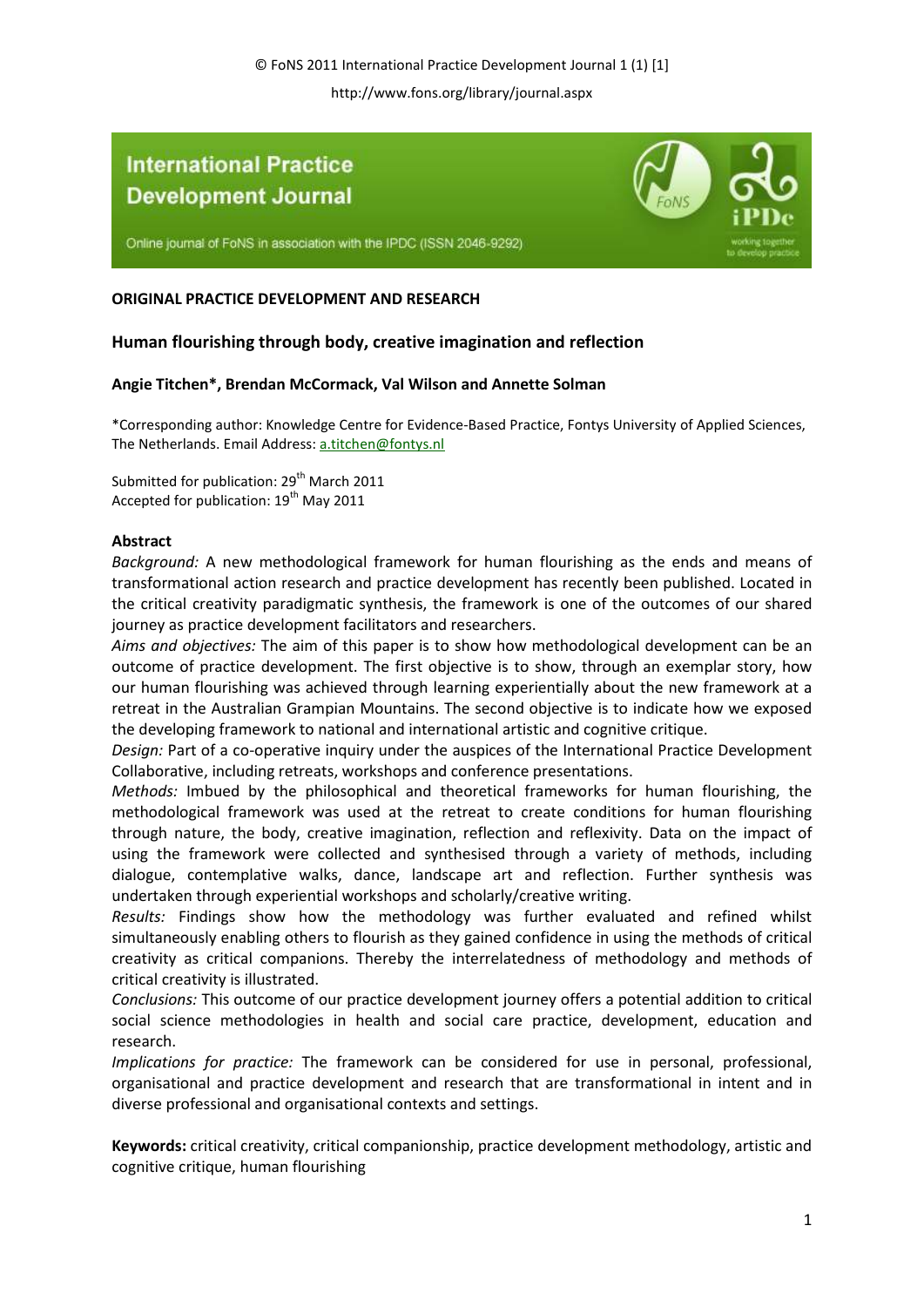#### **Introduction**

*Human flourishing* (Heron and Reason, 1997) focuses on maximising individuals' achievement of their potential for growth and development as they change the circumstances and relations of their lives at individual, group, community and societal levels. People are helped to flourish (i.e. grow, develop, thrive) during the change experience in addition to an intended outcome of well-being for the beneficiaries of the work. Flourishing is supported through contemporary facilitation strategies, connecting with beauty and nature and blending with ancient, indigenous and spiritual traditions (c.f. Senge et al., 2005) and Dewing's (2008) active learning (adapted from Titchen and McCormack, 2010, p.532).

We live and work in political, social and cultural worlds where enabling of people to meet their full potential as human beings is often espoused. However, for many leading, giving and receiving health and social care, it is rare to experience service organisations engaging in change, whatever it may be, that also intentionally promotes human flourishing for all those involved in, and those who will benefit by, the change. Unfortunately, it appears that the experience of organisational and workplace change for many staff is quite the opposite and the term 'human flourishing' is not part of contemporary, organisational discourse. Worn down by repetitive structural and systems change and change driven by technical rather than person-centred values and beliefs, financial necessity and top-down approaches, staff are often left de-energised, de-motivated, frustrated and unready for the next round of change.

Our sometimes shared and sometimes separate, emancipatory practice development and research journeys in healthcare over the last 20 years have focussed on creating conditions for change that is experienced as enlightening, empowering and emancipating for all in the organisation, but especially for patients and those who work at the front-line of care. Traditionally, staff members often feel disempowered by the contexts of care, in terms of delivering services that are experienced as person-centred and effective by patients/clients and their carers. Our work has involved helping people to free themselves from inner and outer obstacles to change. Such work is based on the assumptions of critical social science which is derived from critical theory.

Critical theory may be distinguished from other forms of theory in its explicit intent towards emancipation. See for example, the work of Brian Fay (1987). With its roots in a Western European Marxist tradition, the aim of emancipation is "to liberate human beings from the circumstances that enslave them" (Horkheimer, 1982: 244) and the work of Paulo Freire (1972). Thus critical theory goes beyond *practical* theory in the sense that it does not just set out to explain and understand social contexts but instead aims to free people from circumstances of domination and oppression. Emancipation arises from critique undertaken by individuals or groups concerned with exposing contradictions in the rationality or justice of social actions. This critique is a form of Habermas' (1972) communicative action. Critical social science is concerned with the kind of action that arises from raised awareness or increased understanding that leads to a desire by individuals or groups to redress contradictions, oppressions or domination, rather than action resulting from power or coercion. So one of the key assumptions is that if we can come to understand the obstacles, for instance, structures, cultures and power relationships that inhibit person-centred care, then we can use that understanding to plan, implement and evaluate effective action to transform these structures, cultures and so on; and thus emancipate ourselves at the same time as improving patient care. We have observed the energy, enthusiasm and personal, professional and workplace learning that this emancipation releases for further changes to improve patient care.

Having focussed, over the years, on the development of processes, tools and outcomes of such practice development, we have, more recently, together been engaged in creating conditions for human flourishing as ends and means of change. Through our own individual, personal growth work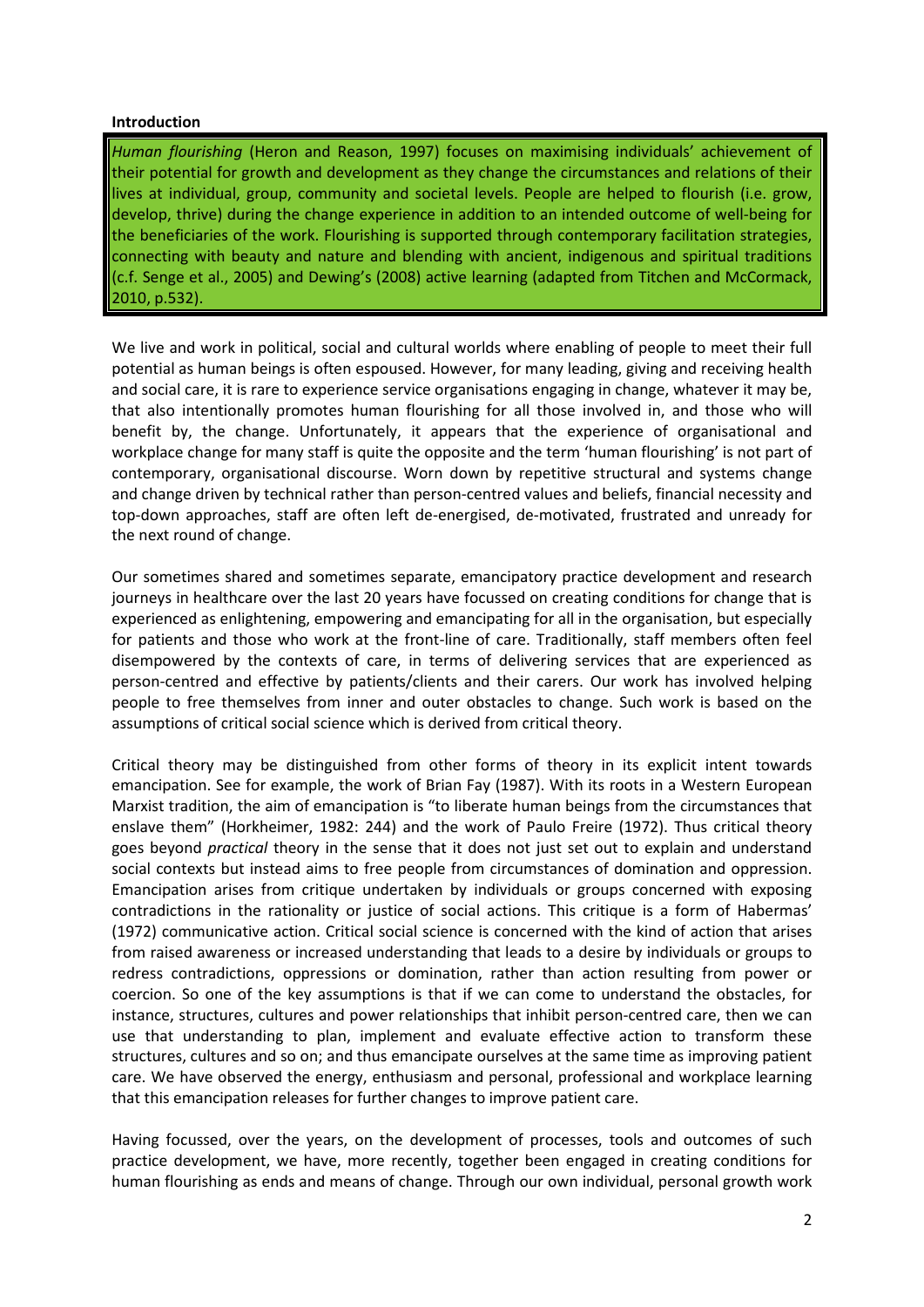and our critical companionships, we have found that nurturing these conditions means paying attention to the body, creative imagination and reflection. Whilst the human flourishing agenda might often have been the case for emancipatory development and research, rarely has it been so self-consciously pursued, or named. Building on the work of those few who do name it (e.g. Heron and Reason, 1997; Lincoln and Denzin, 2000), our practice development journeys have led to a new synthesis, that is, critical creativity (see below), and the evolution of emancipatory to transformational practice development and research within it (see McCormack and Titchen, 2006 for a full account).

Within the context of critical creativity, this paper sets out one of the outcomes of this shared journey, that is, a new methodological framework for human flourishing as ends and means of transformational development and research. Limitations of space mean that we are only able to provide an overview of the framework in our story and only show parts of it in action. The whole framework is described in detail in Titchen and McCormack (2010). There, we located the framework in the existing literature on reflection, reflexivity and arts-based research. Here, space restrictions presented us with the choice of locating the framework in the practice development methodology literature (such as appreciative inquiry or emancipatory action research literature) or offering you a more in-depth story of the experience of the framework itself. We chose the latter as there is time enough for the other.

The following haiku signifies the three parts of this paper in which we show the framework in action.

Bark cracks wide open Revealing new inner core Dancing trees and flows

The first line symbolises our breaking out from the confines of critical social science into the new worldview we call critical creativity. The second echoes how the four of us are exploring how to work within this new worldview, whilst the timbre of the third line resonates with the creativity, energy and flourishing resulting from our embodied experience of the framework. The framework is set out through a story, metaphor and poetry in this third part. Imagery in the figures and the haiku symbolise attunement to the natural world and its energy and beauty that are central to critical creativity.

# **Bark cracks wide open**



**Figure 1.** Connecting with nature is central in a critical creativity worldview.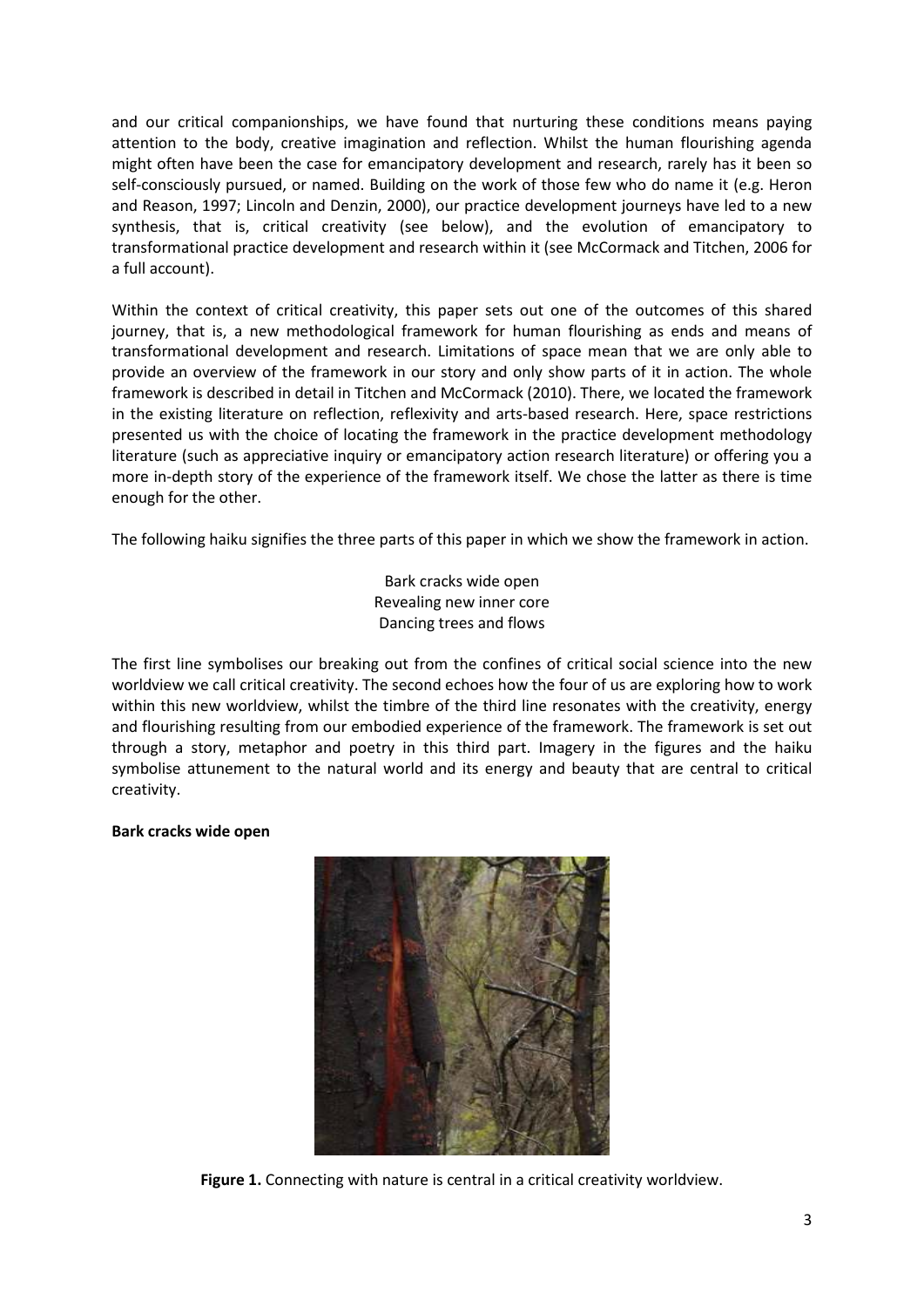*Critical creativity is a paradigmatic synthesis in which the assumptions of critical social science are blended and balanced with, and attuned to, creative and ancient traditions and the natural world, for the purpose of human flourishing (adapted from Titchen and McCormack, 2010).* 

A critical creativity approach can be adopted by individuals, teams, workplaces, organisations and communities who want to transform themselves in order to improve health and social care through development and research (McCormack and Titchen, 2006).

Before developing this synthesis, as indicated above, we had accepted the core assumptions of the critical social science paradigm or worldview for our emancipatory practice development and research. This work has focussed on the planning, implementation and evaluation of person-centred, evidence-informed care by working at all levels within care organisations. Over the years, however, we have come to see that, over and above the delivery of such care, the ultimate purpose of this work is human flourishing as the ends and means. This is shown in the following definitions:

*Practice development is a continuous process of developing person-centred cultures. It is enabled by facilitators who authentically engage with individuals and teams to blend personal qualities and creative imagination with practice skills and practice wisdom. The learning that occurs brings about transformations of individual and team practices. This is sustained by embedding both processes and outcomes in corporate strategy (Manley, McCormack, and Wilson, 2008. p.9).* 

*Transformational research is qualitative research that promotes transformation as both end and means of research. So, in addition to knowledge creation, there is a concern with transformation of ourselves as researchers and, if they so wish, transformation of co-researchers, participants and other stakeholders … [T]ransformational research can to lead to human flourishing, in creative, spiritual and ethical senses, of both recipients of the research and those undertaking it (Titchen and Armstrong, 2007, p.151).* 

Whilst we still work with core assumptions of critical social science philosophy and theory, we no longer find them sufficient. We challenge the adequacy of the critical social science paradigm for underpinning the new ways we are working to promote human flourishing.

Brendan and Angie began to address these gaps by starting work on developing the new critical creativity worldview. They did this by combining the assumptions of critical social science with their experiences of using the body, creative imagination and expression, ancient wisdom and reflection in their work. Critical creativity is a way of being, knowing, doing and becoming that brings together our critical and creative selves as we seek to understand and facilitate the transformation of practice and, simultaneously, create new knowledge about that transformation.

This synthesis blends *being critical* with *being creative*. *Being critical* means de-constructing, consciously and cognitively, a context, situation, crisis, contradiction or dilemma, politically, socially, historically, culturally, then re-constructing it to develop new understanding for the purposes of transformation of practice and generation of new knowledge. *Being creative* means using creative imagination and expression to grasp the meaning of the whole, to create and/or release energy for development and research and bring embodied and imaginative meaning into cognitive critique. The key idea is that when the critical and creative is blended in our work as developers (who can also be leaders) and/or researchers, we increase potential for transformation and flourishing as we show in this paper.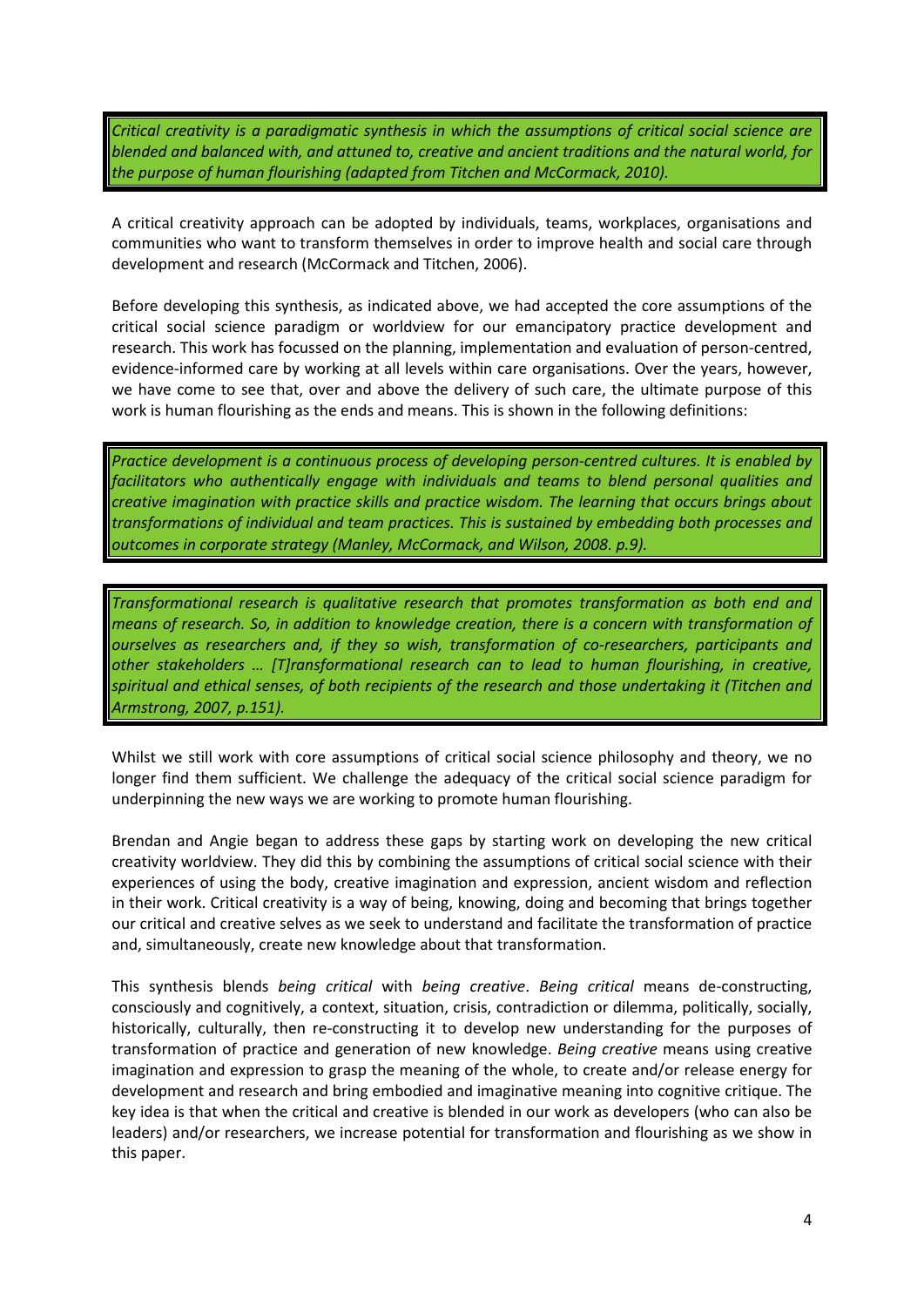Previous publications (McCormack and Titchen, 2006; Titchen and McCormack, 2008; Titchen and McCormack, 2010) have set out the philosophical, theoretical and methodological assumptions of critical creativity and their implications for the practice epistemology (knowledge and ways of knowing) and ontology (ways of being) of the developer/researcher/leader. These publications include the development and refinement of a theoretical framework that draws on and elaborates Fay's (1987) critical theories that we have found helpful in enhancing transformation. In the theoretical framework, these theories are put into action through *praxis* (mindful action with the moral intent of human flourishing). Praxis is enabled by *professional artistry* which is attunement and the capacity to blend, synchronise, balance and interplay, different kinds of knowledge, ways of knowing and intelligences and engage in cognitive and artistic critique (Titchen, 2009)*.* Flowing from this theoretical development, the new methodological framework has this same core. Having worked together on trying out and testing this framework, we (the four of us) propose that use of the methodological framework supports people in putting Fay's theories into action (or any other theories that people draw on in their transformational work) and by doing so, increase potential for human flourishing.

The methodological framework assumes that developers and researchers are facilitators of experiential learning accompanying others on journeys of transformation. As such facilitators, we use the critical companionship conceptual framework, as created by Titchen (2004), to grow relationships based on trust, genuine partnership and co-learning.

#### **Revealing new inner core: inquiry methods for methodology development**

Four stages of development have been carried out, from 2005 to the current day. The first stage included Brendan and Angie's work under the auspices of the International Practice Development Collaborative (IPDC) first with Maeve McGinley (McCormack and Titchen, 2006) and later with Liz Henderson and Lucienne Hoogwerf (Titchen and McCormack, 2008). In the second stage, Brendan and Angie undertook a secondary data analysis and/or synthesis of findings from our other, interprofessional, collaborative inquiries (i.e. Higgs and Titchen, 2001; Seizing the Fire, 2002; Coats et al*.*, 2004; Simons and McCormack, 2007). In the third stage, in 2007 – 2008, the four of us tested the methodology within a further co-operative inquiry of critical creativity which included working with others at an international, residential retreat and workshops at seven national or international conferences. The exemplar story presented here takes place at the first of the several retreats the four of us have organised for ourselves to work on this project. In the fourth stage, 2009 to the current day, we are using the framework in practice development facilitation programmes and the design of practice development curricula. Whilst a diverse range of critical-creative methods during these four stages was used, the principles behind them are the same (see Figure 2).

At each event in stage 3, the four of us prepared a simplified painting of the framework in Figure 4 on a huge piece of paper on the floor. We invited people to work through the body, creative imagination and reflection with some aspect of their practice, such as a dilemma, contradiction, paradox, discomfort, issue, problem, question or something that went well. We started with methods that involve the body, such as walking, authentic movement, dance or intentional community living. Then we enabled creative expression of that experience and any insights that had emerged using, for example, landscape art, body sculpture, photographs, paintings, clay modelling, collage or poems. People were invited to place their artworks or body sculpture on the framework where it felt appropriate (see Figure 3). Sitting or standing around what had become a collective creative expression of the framework, we facilitated critical dialogue about the creative experience, why we all had placed the artwork on the framework where we did and did our meanings and experiences resonate or not with that particular part of the framework and/or the whole. Thus we engaged in a synergistic cognitive and artistic critique of the new framework, by moving between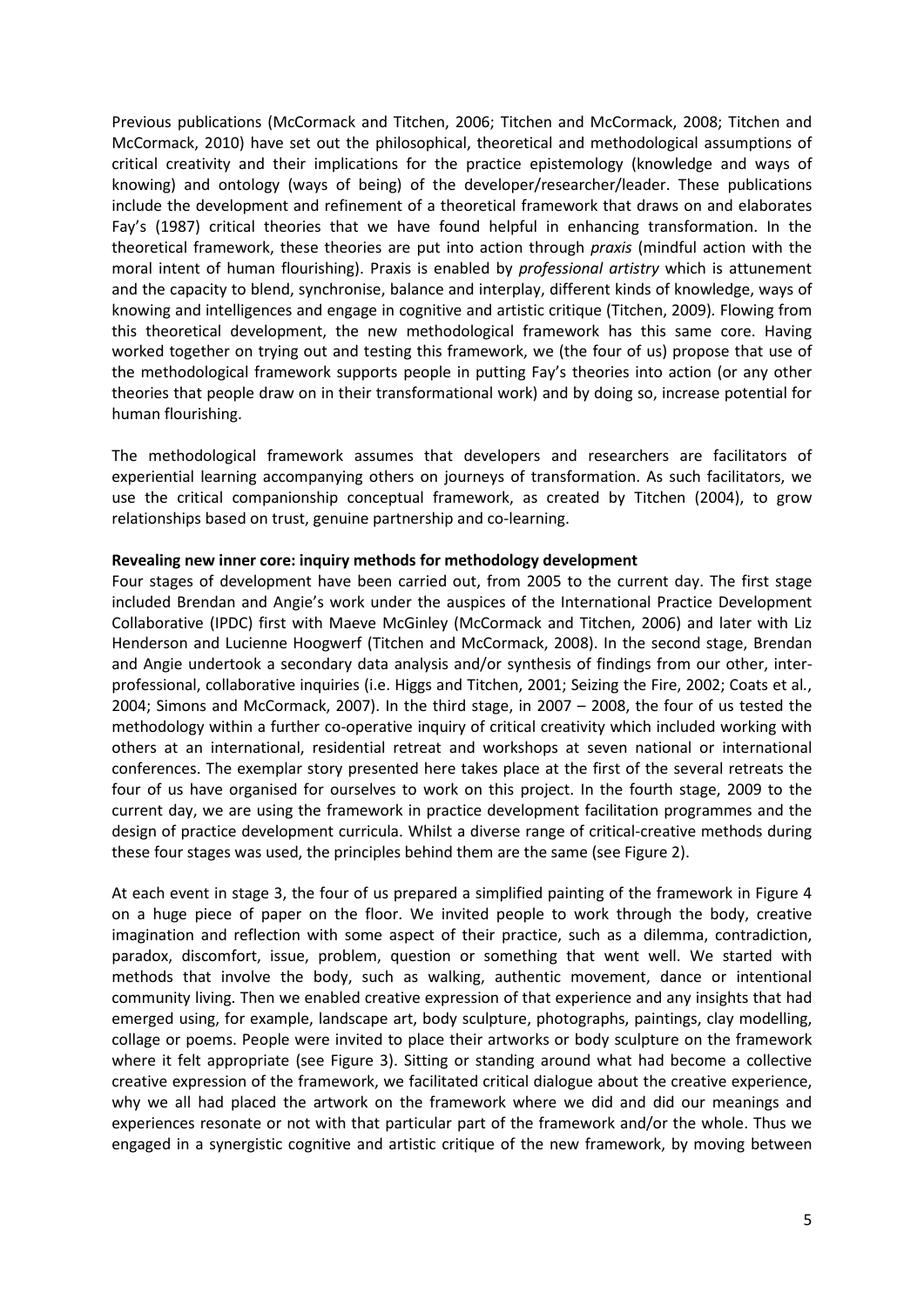body, creative expression, reflection, critical dialogue and contestation in order to develop understanding and a re-iterative, reciprocal dialogue between words and art forms.



**Figure 2.** Principles for using critical-creative methods.



**Figure 3.** Artistic critique of the methodological framework.

By embodying the framework, as critical companions, we provided people with an experience of the framework through these methods which, at the same time, were means of gathering, synthesising and critiquing data. At our retreats, we were able to supplement these data with reflective notes, post-retreat reflective writing and audio-recordings. We undertook further synthesis of data through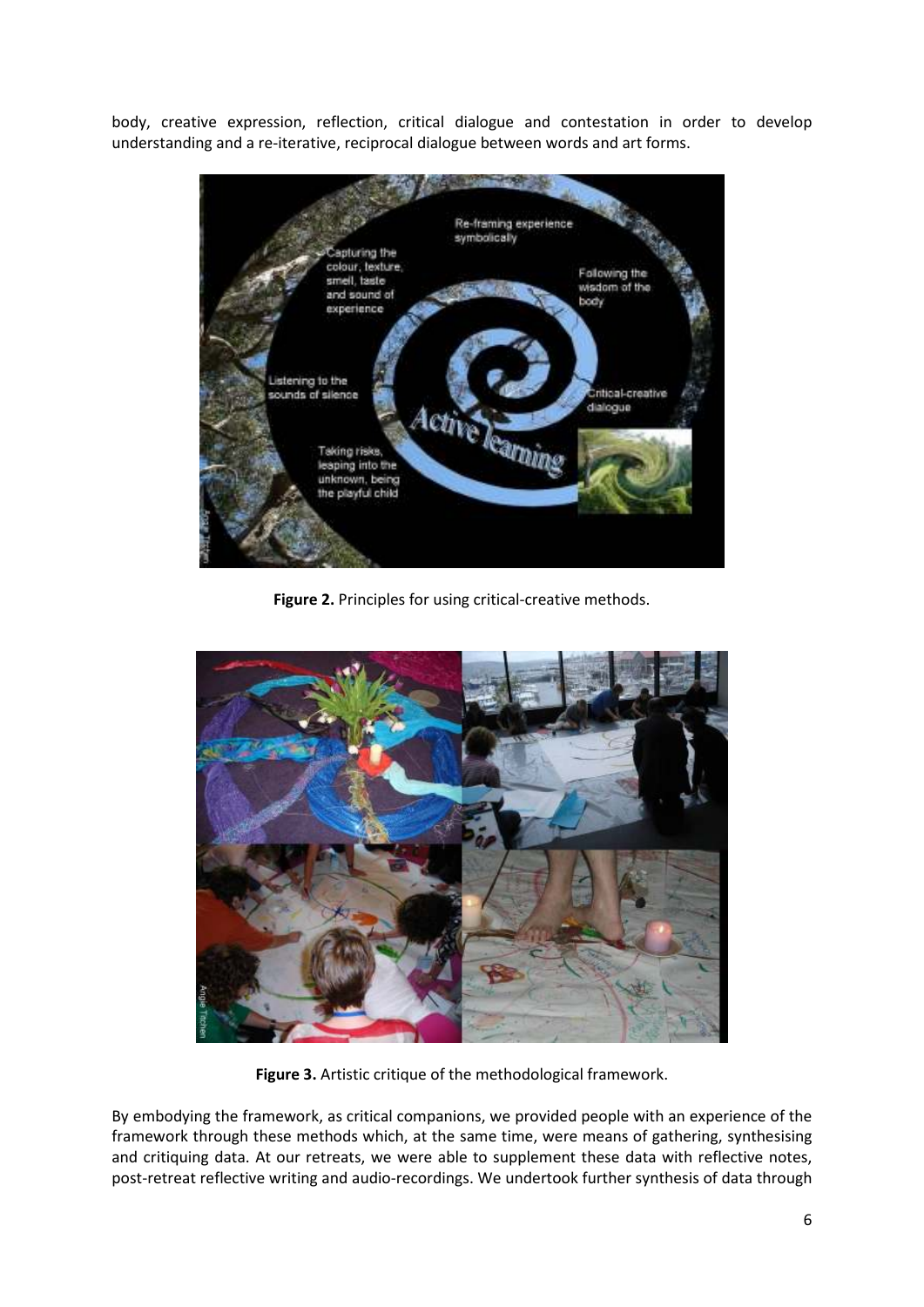re-iterative writing up of the findings as creative and scholarly text. We move now into one such synthesis in our exemplar story, 'Dancing trees and flows'.

## **Dancing trees and flows: embodying a new methodological framework**

Our key assumption, underpinning the new methodological framework shown in Figure 4, is that we assume a critically creative approach to reflexive action (i.e. action driven by critical consciousness and awareness of self in interaction with others). Professional artistry provides the synergy and positive, enabling power to blend the philosophical and theoretical assumptions of critical creativity and convert them into such action. Two values of *creating energy for creative practice* and *informed creativity* (Coats et al*.*, 2004) shape the framework*.* 



**Figure 4.** The methodological framework for human flourishing, Titchen and McCormack, 2010. © The Educational Action Research reprinted by permission of Taylor and Francis Ltd. (http://tandf.co.uk/journals) on behalf of Educational Action Research.

The framework is presented in the form of a mandala (an archetypal symbol for showing the parts and the whole and their relationships).

The context of our story of experiencing the framework is, as mentioned above, one of the stage 3 retreats with the four of us. We are all very experienced leaders, facilitators and practice developers. On this retreat, it had been agreed that we would attempt to increase our understanding of critical creativity by using and embodying the new methodological framework. Our intent was to co-create the space, to co-facilitate and help each other to learn. Supporting data in italics are notes or poems written during personal reflections some five months after the retreat. The poem that runs through the story is Brendan's reflection on his experience. It sometimes complements our other quotes or explanations within the paper and sometimes it is free-standing. This is an artistic device or juxtaposition that invites you, the reader, to engage with the text, question it and make your own interpretation.

The storyline is the nurturing of the conditions for human flourishing through paying attention to the body, creative imagination and expression and the natural world.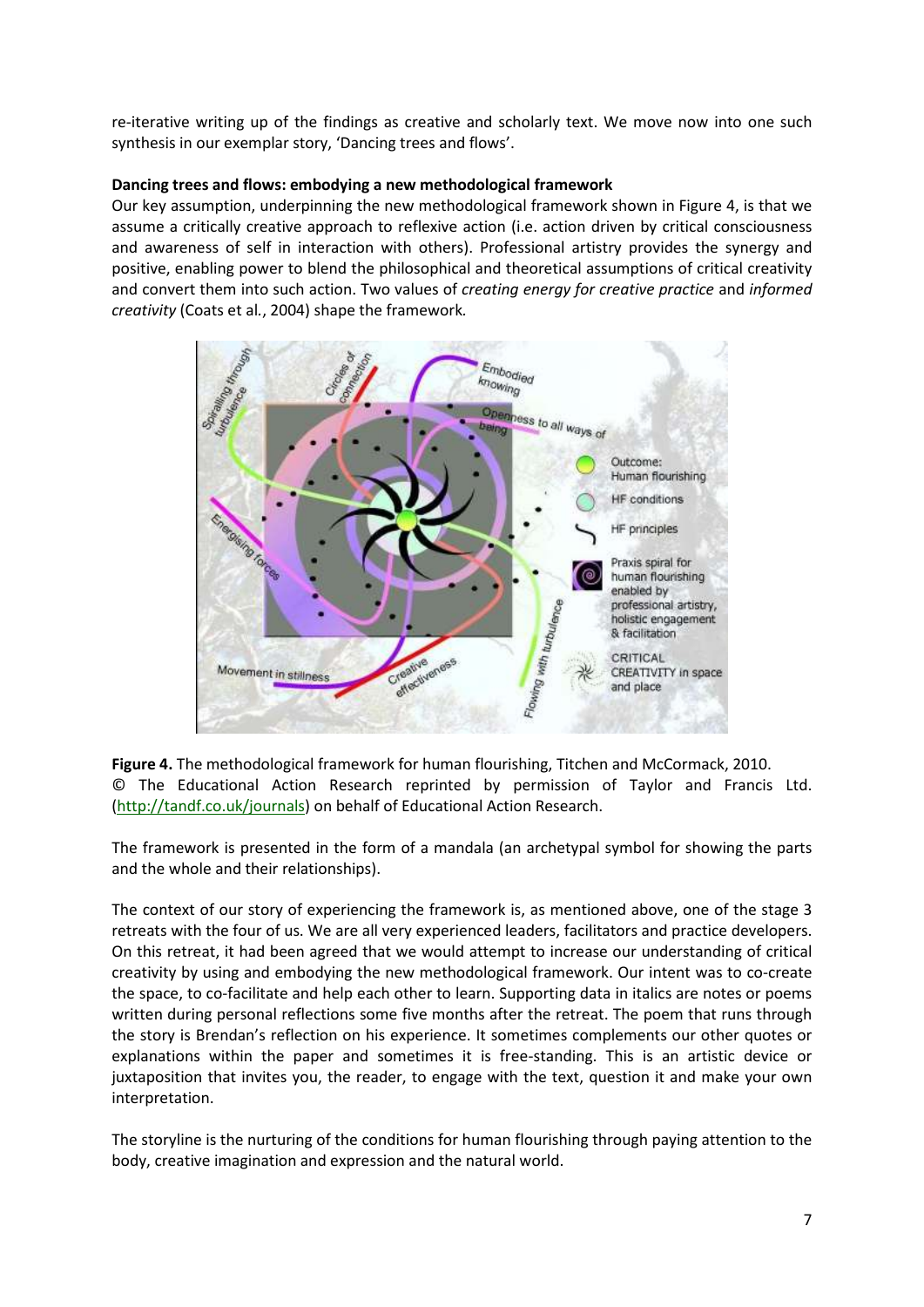Late afternoon, we arrive from the city at our forest cabin in the Grampian Mountains in Victoria, Australia. Exhausted. Cold. Val and Annette have worked with Angie and Brendan previously in critiquing a paper on the theoretical framework for human flourishing and, whilst they have experienced critical-creative methods, they have not been introduced to the methodological framework.

*Anticipated apprehension Social exhaustion Long journey Disembody-ment* 

*Arrival to place of space Of energies bouncing Creating fire Securing space* 

*Scooping nourishment Local supplies Bouncing friends in space Grounding Becoming Connecting* 

With fresh pumpkin soup on the stove for our return, we set off along a path to explore the forest. Our intention was to arrive gently in this beautiful place; to connect through our bodies, not only with each other, but also with nature. Thus we began to create symbolic space for our explorations within this place.

*Wet eucalyptus Elemental walk Holding self in space and time Timeless Shape-making Endless wonder* 

*Overpowering landscape Abandonment of the old Wonderment of the new* 

An early night after warming pumpkin soup … and a little wine!

## **Human flourishing**

At the heart of the mandala, connecting the parts and the whole is a circle symbolising human flourishing. Flourishing is experienced when people achieve growth that pushes their boundaries in a range of directions, for example, emotional, social, artistic, metaphysical directions. Flourishing occurs when people move from a point of inner knowing to taking right action effortlessly, swiftly and with 'a natural flow' (see Senge et al*.*, 2005, pp 88-92). This kind of experience is dazzling! Gathering data to find out whether flourishing occurs and to make it visible to others is essential.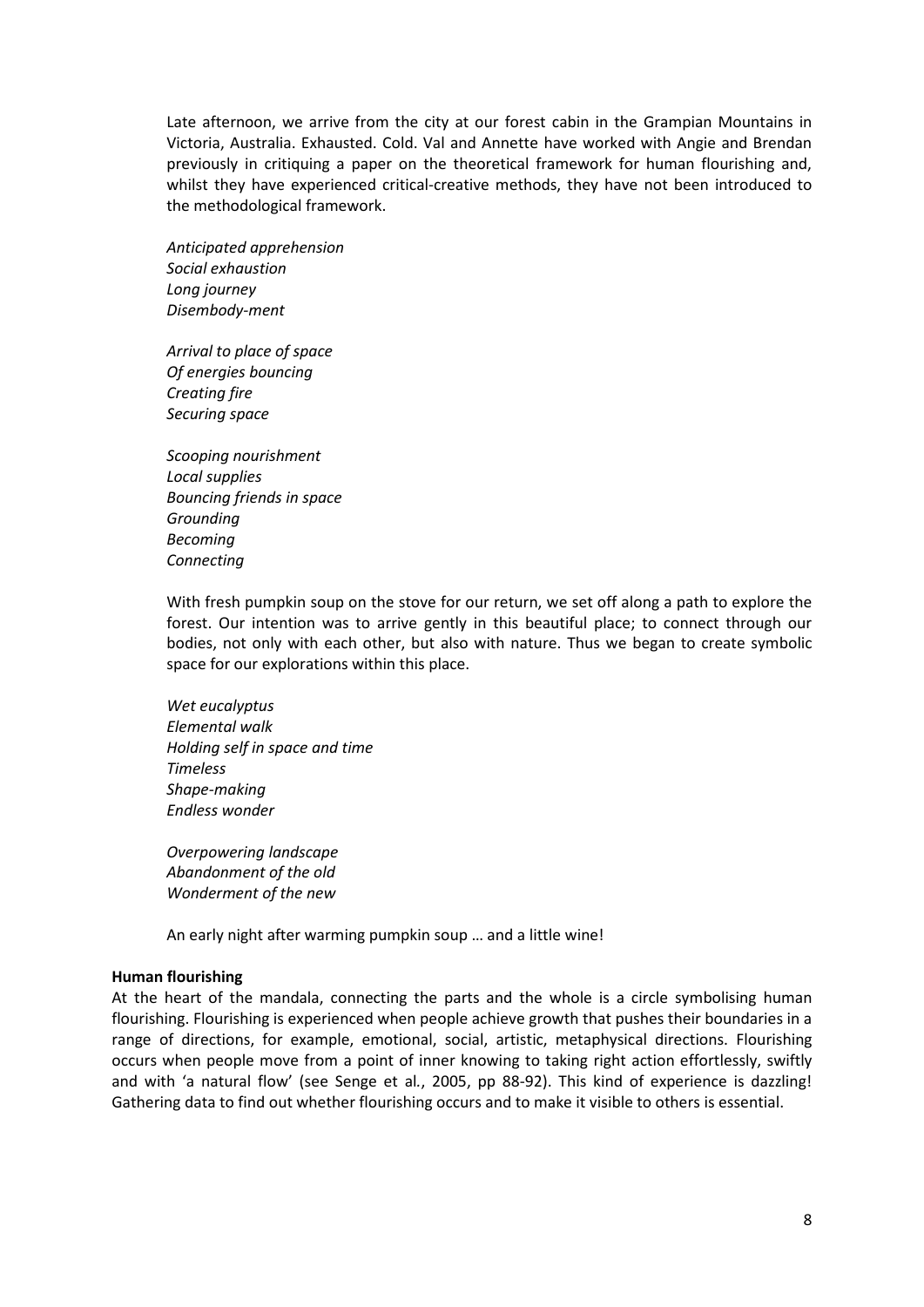## **The conditions for human flourishing**

The framework is based on the premise that facilitators cannot go out and just do something to transform people, contexts or cultures and bring about human flourishing. Nor can they expect that by doing things, transformation will occur. Rather, they have to create the conditions to enable and sustain transformation and thus the potential for people to flourish. Moreover, people in health and social care settings are often unfamiliar with the principles (Figure 4) and methods of critical creativity and need conditions that will help them to overcome any resistance to them. Conditions mean the things that have to be fulfilled in order for human flourishing to come about. Without them in place, it would be difficult to work authentically within a critical creativity worldview.

The three conditions are shown in Figure 5:



**Figure 5.** Three conditions for human flourishing.

# *Stillness in a landscape*

Next morning, refreshed, we agree to begin our exploration of critical creativity in the natural environment beside the cabin. We know we need to create a supportive space and stillness (physically, emotionally and spiritually), to free our bodies' wisdom for reflexivity (critical consciousness). Being still these days is not easy to do as it is rarely an attribute of our workplaces. And whilst simple in itself, it requires sensitive, skilled facilitation to create this condition to enable this essential starting point for energy flow.

In the fresh, eucalypt air, we stand silently, listening to our breath. By grounding and centring ourselves, in the quiet morning light, our bodies connect with stillness in the landscape and create the space we need within it. We try to suspend our habitual ways of seeing. Letting go and opening up to our senses, to energy, smells, textures, tastes, sounds and sights. Observing what is happening from within ourselves, rather from outside ourselves.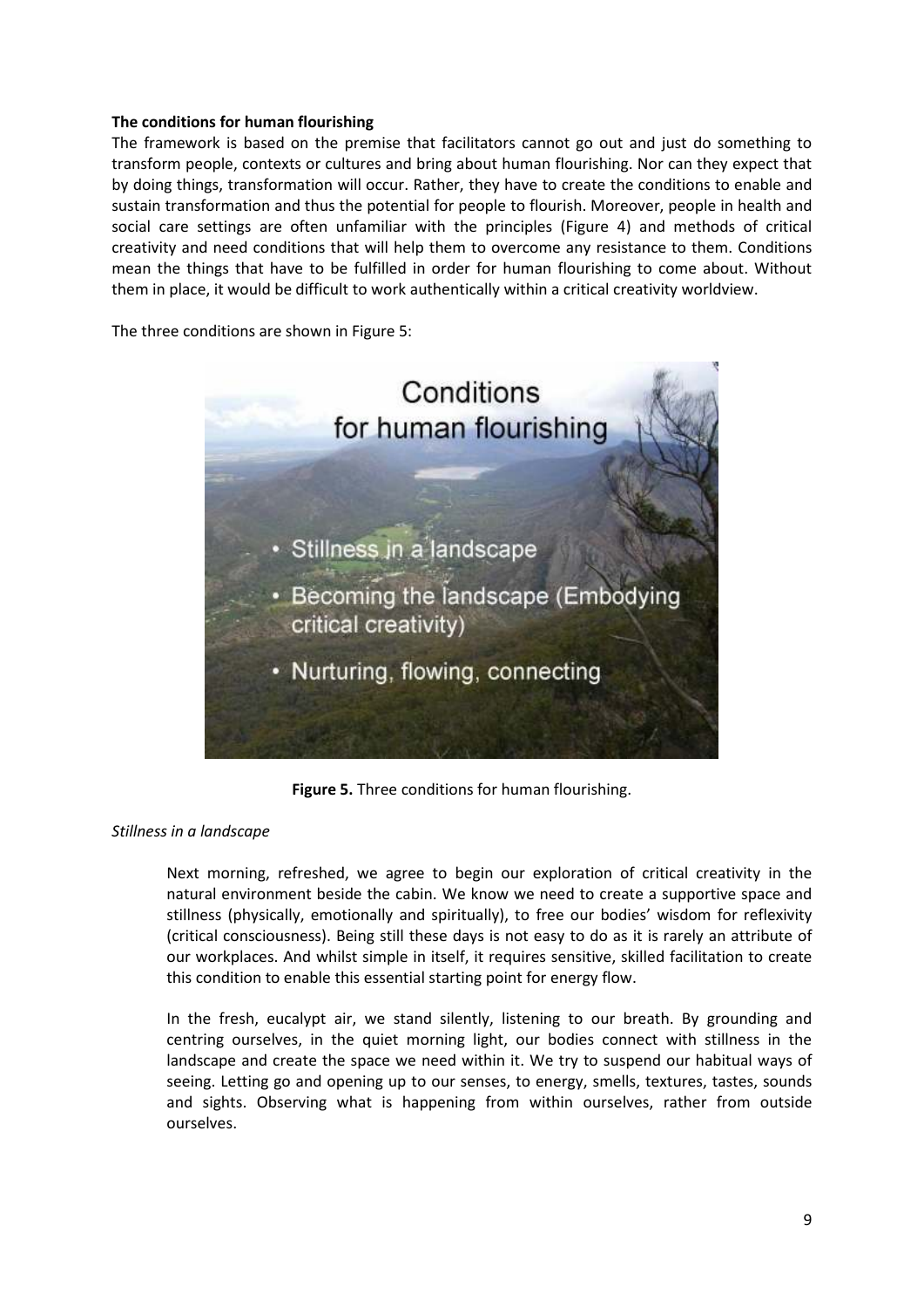Breaking the silence gently, we move on to consider how we can explore critical creativity through awareness, movement and stillness of the body by doing authentic movement (Pallaro, 1999). The aim would be to access our embodied, pre-reflective knowing of critical creativity that is difficult to express in words. We have been feeling our way towards understanding how our bodily sense of a situation can imply the new - *the something more* about critical creativity than we can, at present, say even though we can feel it at the edge of our thinking (c.f. Gendlin,1993). Amongst the four of us there are various levels of experience and trepidation about doing such movement in silence and with being witnessed. All of us are learning how to help others work with the body in practice and academic settings. We know how difficult it is for most people who are unfamiliar in working with the body. Usually, in authentic movement, pairs take turns to witness the other who moves with eyes closed, following the lead of the body (rather than the mind). The witness watches with soft, uncritical eyes to support through 'being there', existentially and empathetically. However, we decide to move as individuals without being watched.

*Despite the beauty of our resting place I admit I was very nervous as we began the weekend ... [I felt] an inner tension, a feeling of self doubt, could I do this, am I up for the challenge, will I look a fool in front of everyone, can I trust myself and others enough to let go, and to be [authentic], at one with my body? The answer in the beginning was no, I felt constrained. The authentic movement … pushed me to a place that I was not ready for. I spent some of the time watching others, watching what was happening beyond our space, instead of going with it. As time went on I became more aware of my body and I was able to move more freely, but it still felt a little stilted, not real, and I felt ashamed that I was not able to give what others could give (Val).* 

These words describe the fear that people often feel when they begin to work from Fay's (1987) critical theory of *The Body* to *Reflexivity*. Facilitators (leaders, developers and researchers) need to be very alert to the attendant risks and consequences of opening people up through developmental work of this kind, especially in demanding workplaces; and to people feeling very uncomfortable and/or resistant to working with the body and other *wacky* artistic stuff (see Coats, 2001, p262; Coats et al., 2006 for help).

> *Whilst we agreed to do authentic movement, we just went into it without intentionally co-creating a safe space by working with the principles of authentic movement. As soon as we started moving, I felt uneasy because I could sense another's unease. I wondered if we should have considered creating a more structured space before we started. I felt that it would be inappropriate now to break the silence and check this out. At the time and afterwards, when I heard this feedback, I felt that the safety provided by witnessing each other with explicitly soft, uncritical eyes would have been helpful to us. This experience raises for me the importance of thoroughly preparing together and checking out how co-facilitation and mutuality of learning will work at every small step along practice development journeys (Angie).*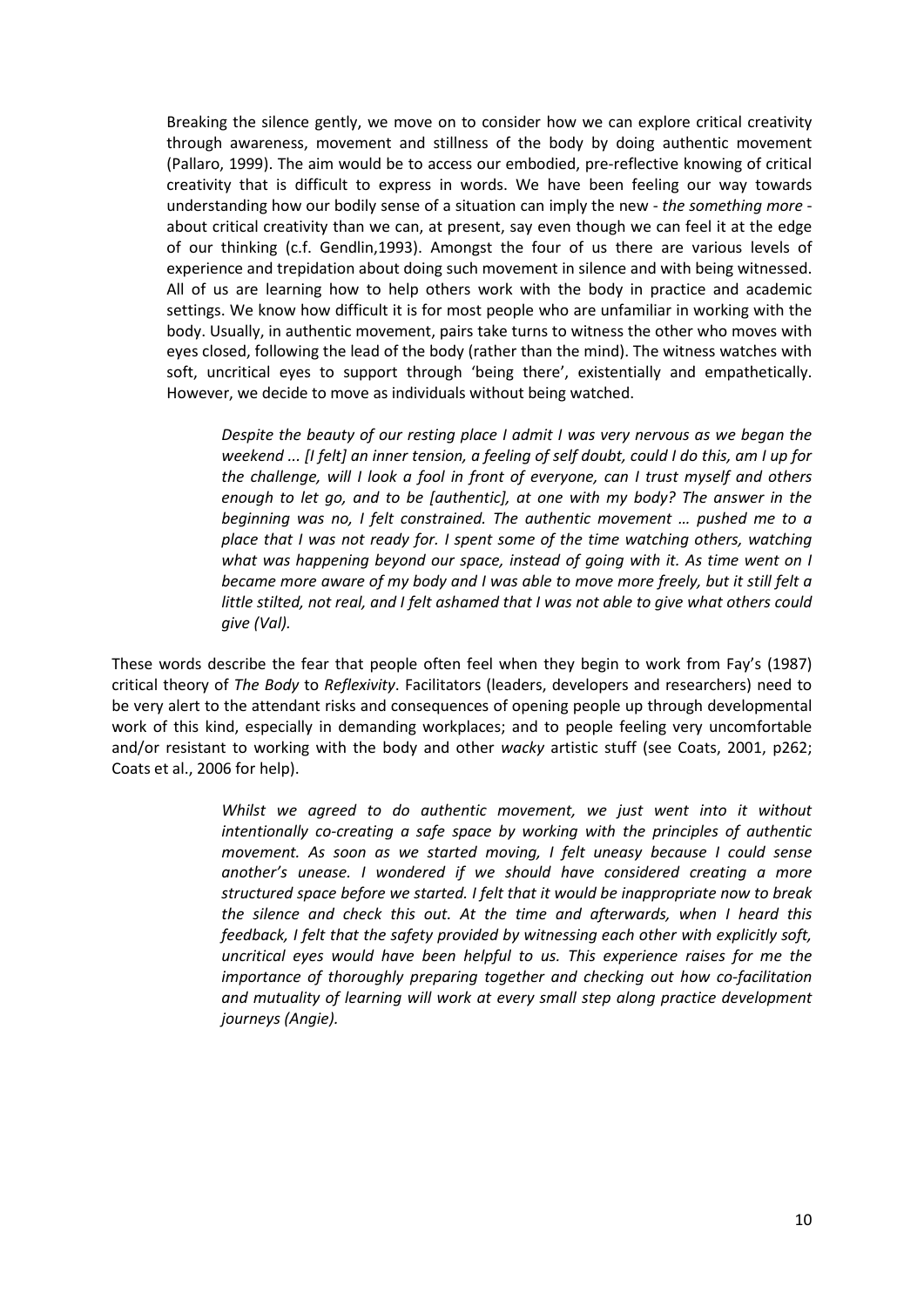*From safe to space Exposing self Dancing and moving bewilderment Imagining Emotiveness Surfacing …* 

*New plans Enlightenment* 

> *We moved on to sculpt the elements of critical creativity beside the stream (Figure 6). Now I began to feel more at ease, here was something I could contribute to, I could be me … I could see the abstract components and what they could mean ... I am more in tune with this side of my creativity, I can see endless possibilities, I feel I can contribute in a meaningful way. So what did I learn from this? I learned that I was not yet able to let go of the body and just go with the moment, but I did have something to contribute. This was important for me to understand because when we work with others, they may have similar tensions (Val).*



**Figure 6.** Sculpture symbolising critical creativity through the interplay and energies of wood, fire, earth, metal and water.

After the authentic movement, co-creating a landscape sculpture without words helped us to pay attention to creative imagination and the artistic expression of the newly emerging understanding of critical creativity being concerned with an interplay of energies represented here as natural elements. This re-framing of understanding, symbolically and silently, is an intentional facilitation strategy to uncover a collective unconscious for further collective reflection and reflexivity (see McIntosh, 2008 for similarities).

Linked with this condition is the principle for human flourishing, m*ovement in stillness* (Figure 4). It is about letting go of or suspending the old, for instance, old patterns, assumptions, ways of seeing,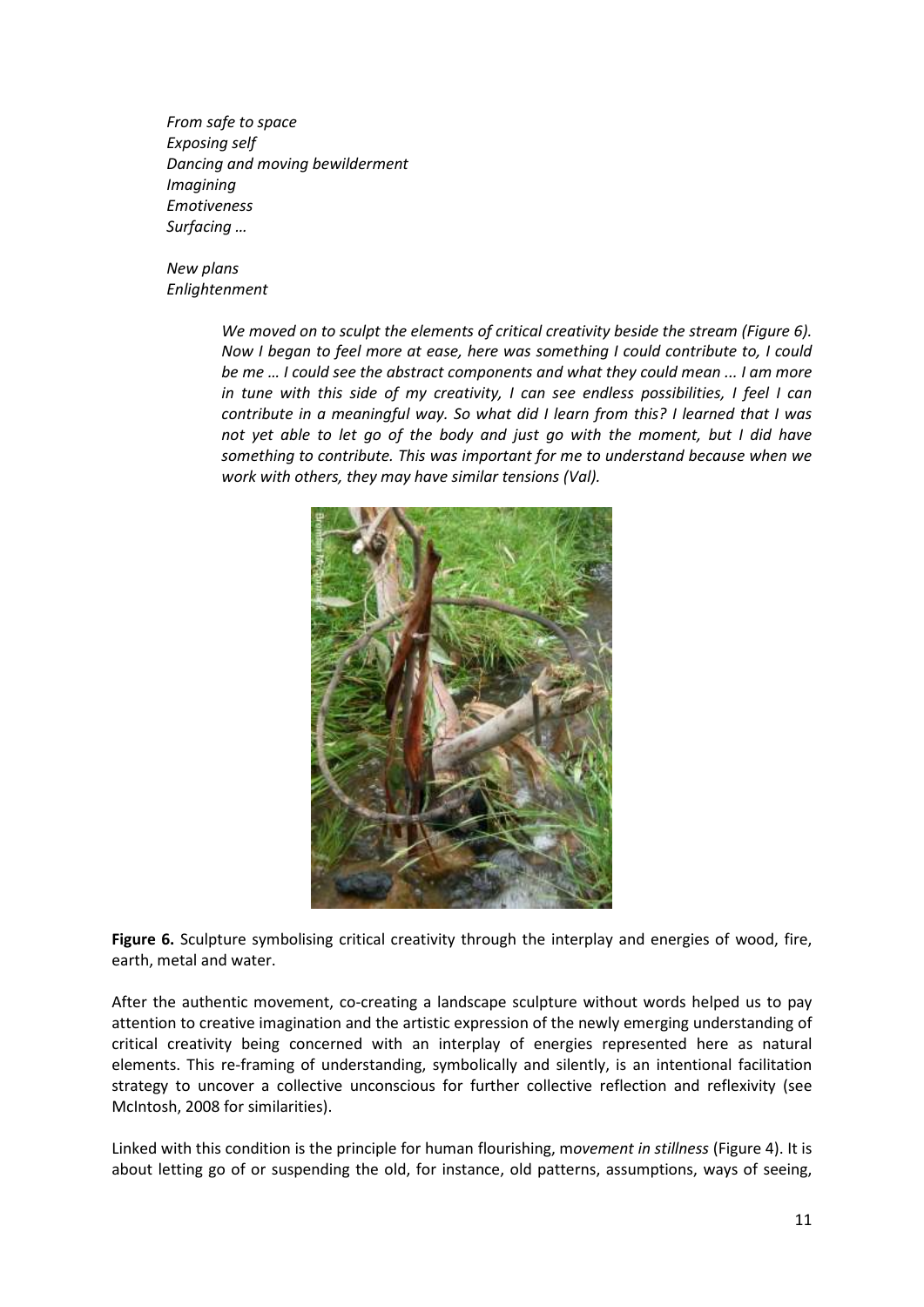thoughts and images, in order to allow the new to emerge. Senge *et al.* (2005) call this phenomenon, *letting go - letting come.* People empty, still or suspend their minds through contemplative or meditative practices. If they allow nothing happening and stay with it, it is likely that movement will occur. This movement can take the forms of: re-direction of vision, understanding; a new pattern, symbol, image emerging and becoming significant or; knowing the right action to take. The gift is in letting the new come, staying with it, not resisting it, however bizarre, nor rejecting it immediately, before testing it reflexively (with critical consciousness). What is so amazing is that this emergence feels effortless.

> *I realised I had been carrying with me for some time 'old stuff' to do with previous professional relationships. I believed I had 'shed this skin' but throughout the retreat I continued to wear this skin in various ways and in the stillness of reflexivity felt it in my body repeatedly. By the third day of the retreat I felt able to 'name it' and admit that I hadn't let it go – yes I had 'dealt' with it, but I hadn't released it from my body that was still holding it like a prisoner caged within me. My retreat companions facilitated me to put it into written words and artistic expression and having done that to put it in the wood stove and burn it. I photographed the beautiful colours of the flames as paint soaked paper burned. Something so 'dark' left me in flames of glory and was released (Brendan).*

*Becoming the landscape: embodying critical creativity* 

*Step in the stream Wash my feet of the past Internal flows of creativity Earthed meaning making* 

*Self in place Self in space Self in awe Self in love Self in new* 

Human flourishing occurs when facilitators enable the second condition by embodying the landscape of critical creativity, for example, by living the values, assumptions of critical creativity or by internalising the theories that guide them (in our case, Fay's critical theories). Helping others to become aware of embodiment, as an ontological process, can be done through the body (e.g. dancing, moving or walking), creative imagination (e.g. creative visualisation where people are invited to imagine that they are the landscape or some part of it) and reflection (e.g. dialogue with self and with others about what has happened as they moved or visualised). Others have argued similarly. Senge et al. (2005) have discovered the power of participating in retreats in the natural world, meditation and connecting with the deep wisdom of ancient traditions. Whilst not concerned with working in geographical landscapes, McIntosh (2008) argues that the work environment landscape can be used to frame deep reflection and understanding of our own internal and practice landscapes. McIntosh and others argue that this work creates a movement between different kinds of spaces – some spaces that are physical (such as the Grampians) and others that are framed by the meanings that each of us give to particular spaces – personal meanings framed, for example, by values, feelings, energies, emotions or creative imagination. For instance: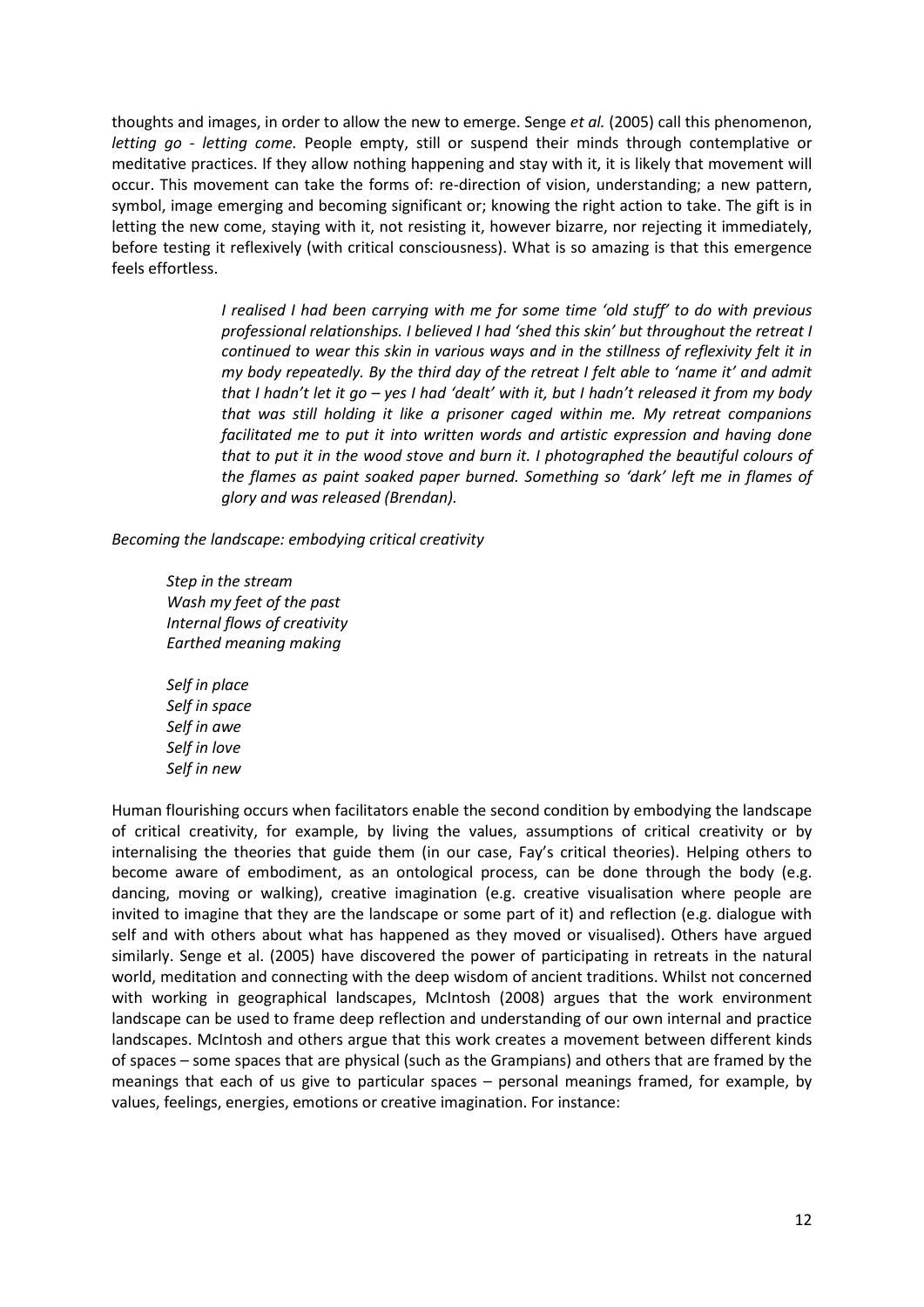*Connecting to the different elements of fire, wood, stone, air, water and earth in the landscape were catalysts for me to further self-discovery during critical creativity and critical companionship.* 

- *The cabin provided an earthy presence which I found grounding as it was built on the earth within a bush setting and drew into its structure many aspects of the earth*
- *The mountains with the large stone boulders scattered provided me with a sense of wonder, reflection and protection*
- *The woods a place of mystery and openness just waiting to be shared when you just observe, touch and smell - being in the moment*
- *The fire brought warmth and also cleansing*
- *The water a coolness, the ebb and flow creating its own rhythm to tap into and to cleanse those aspects that no longer serve us well while also providing fluidity to shape our thoughts and feelings (Annette)*

This quote shows how embodying the landscape of critical creativity helps us to step in and out of metaphysical, metaphorical and physical spaces.

Particularly relevant to *Becoming the landscape,* is the principle of *embodied knowing* (see Figure 4) in the context of transforming the culture(s) in the development/research environment. The facilitator who embodies the values, assumptions, ways of knowing, being, doing and becoming of a culture that values human flourishing for all, offers a living exemplar of such a possible culture to others.

# *Nurturing, flowing, connecting*

The third condition, *nurturing, flowing, connecting*, links with *embodying the landscape (of critical creativity)* because it puts emphasis on being - on who the person is and how the person is, rather than on acting and doing. And that way of being includes modelling critical creativity in the flesh.

Back in the cabin, we decide to explore the eight metaphorical principles of the methodological framework by walking in nature and gathering objects to which we are attracted to place on the critical creativity mandala. We start by painting the critical creativity mandala on a huge piece of paper on the floor and then go back outside. We walk in silence and consciously open up our senses and notice what we notice, what we are attracted to. Without there having to be any reason at all, we bring what we notice back with us, physically and in our imaginations.

We return and create expressions, using paint, our imaginations and objects from nature, to symbolise what has emerged for us through this connection. We place them on the mandala. To further reveal and verbalise our embodied, embedded, intuitive, archetypal knowing of how to facilitate human flourishing, we take turns to dance the praxis spiral (Figure 3, bottom right). We witness each other respectfully and record the words that well up for the mover.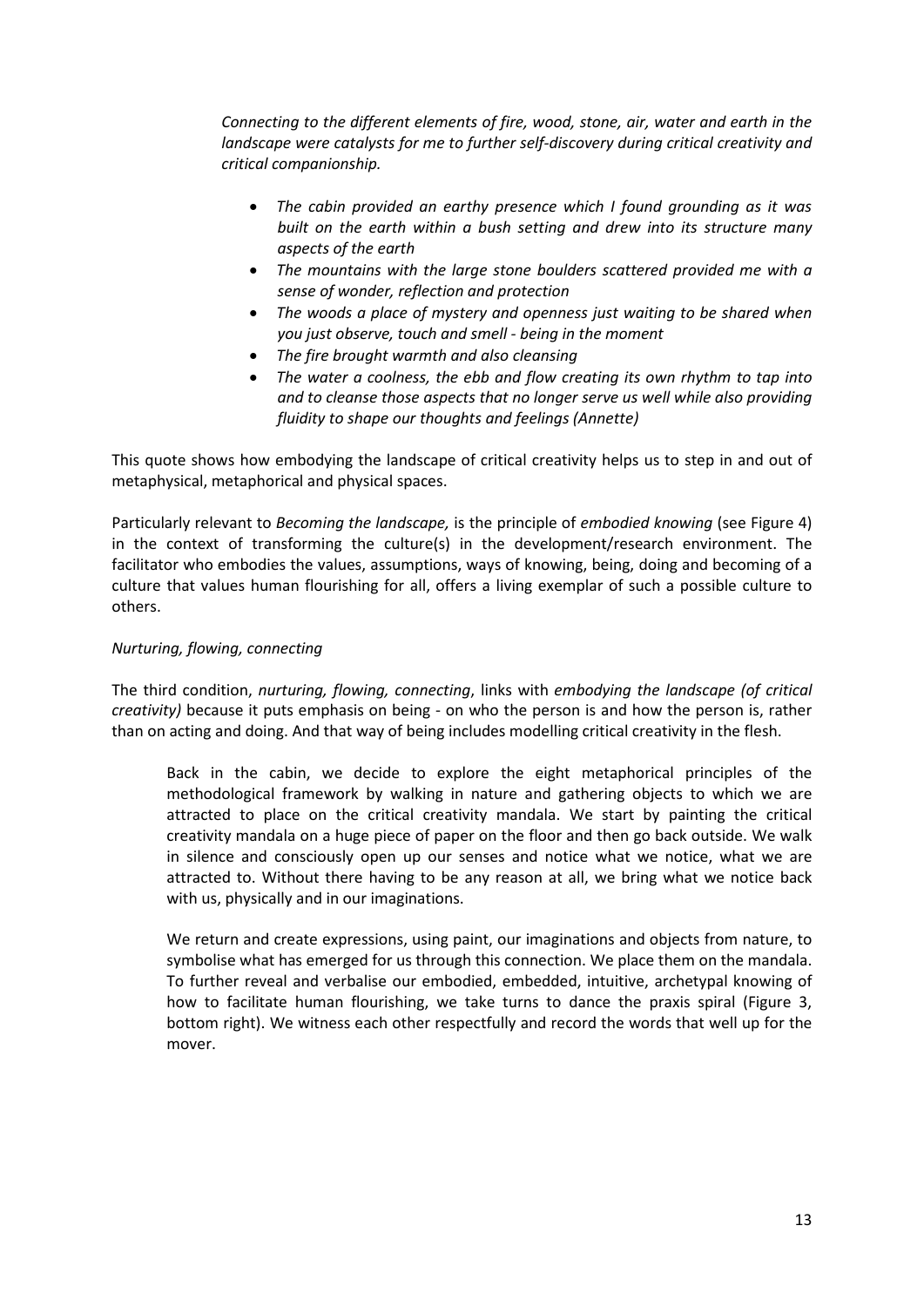*Spiral dancing on surface of words Navigating carefully laid intuitive connections Stepping in and out of body Attunement Wonderment Excitement*

We became aware of how this nurturing and flowing leads to flourishing:

*I experienced a high level of personal challenge in trying to access, through the wisdom of my body, the hidden knowledge. Trusting that my body knew the movements to access other aspects of myself and ancient wisdom and through letting myself be free from the dominance of the mind, was powerful. Toward the end of our retreat, I felt overwhelmed with the enlightenment that had occurred. I came to realise that I had compartmentalised elements of knowledge and had been trying to understand the integration of this knowledge for further meaning. Through critical companionship and the activities in which we engaged, I was able to see clearly that I had created a self-barrier to understanding through trying to problem solve using, predominantly, the mind. It was when I was encouraged and supported to use other aspects of the environment and body movement … that I recognised this limitation of myself. I then moved into using the body and the environment around me to gain a deeper understanding … the emotional release was cathartic and I moved to a place of understanding with peace and happiness (Annette).* 

Conscious of the need to move now from *the body* and *creative imagination* of the mandala creation to critical consciousness to nurture deep new insights about transformation, we know the energy must be shifted to do so*.* So we decide to stir up the fire and put the kettle on before settling down to critical-creative dialogue:

*My deepest insight emerging from the dialogue was the invisible yet palpable interplay of energies (wood, fire, earth, metal, water) in the framework. For me these energies are the Taoist five elements of the Tai Chi practice that have transformed my personal way of knowing, being, doing and becoming over many years. Now I felt deeply even more connected with our framework (although I recognise that the significance of the natural world will be different for others). This connection was strengthened by the powerful presence I felt in the landscape as the source of aboriginal wisdom about creativity and leadership. The wise words and paintings in the Aboriginal Centre near our cabin, spoke perhaps a more universal message for practice developers. They re-minded me that facilitation of the conditions for human flourishing needs a light touch, that we need to walk lightly beside others in wonder and respect and not to get in the way of the unfolding (Angie).* 

And so the weekend went on, dancing the body, creative imagination, landscape, wisdom and reflection. Preparing food mindfully together, being aware, undertaking household tasks with humankind-ness and love. By giving ourselves to the moment and to our closing ritual (in which transformation was symbolised by a snake shedding its skin), we learned, celebrated and flourished, releasing energy and vitality for transformation back in our workplaces as leaders, developers and researchers: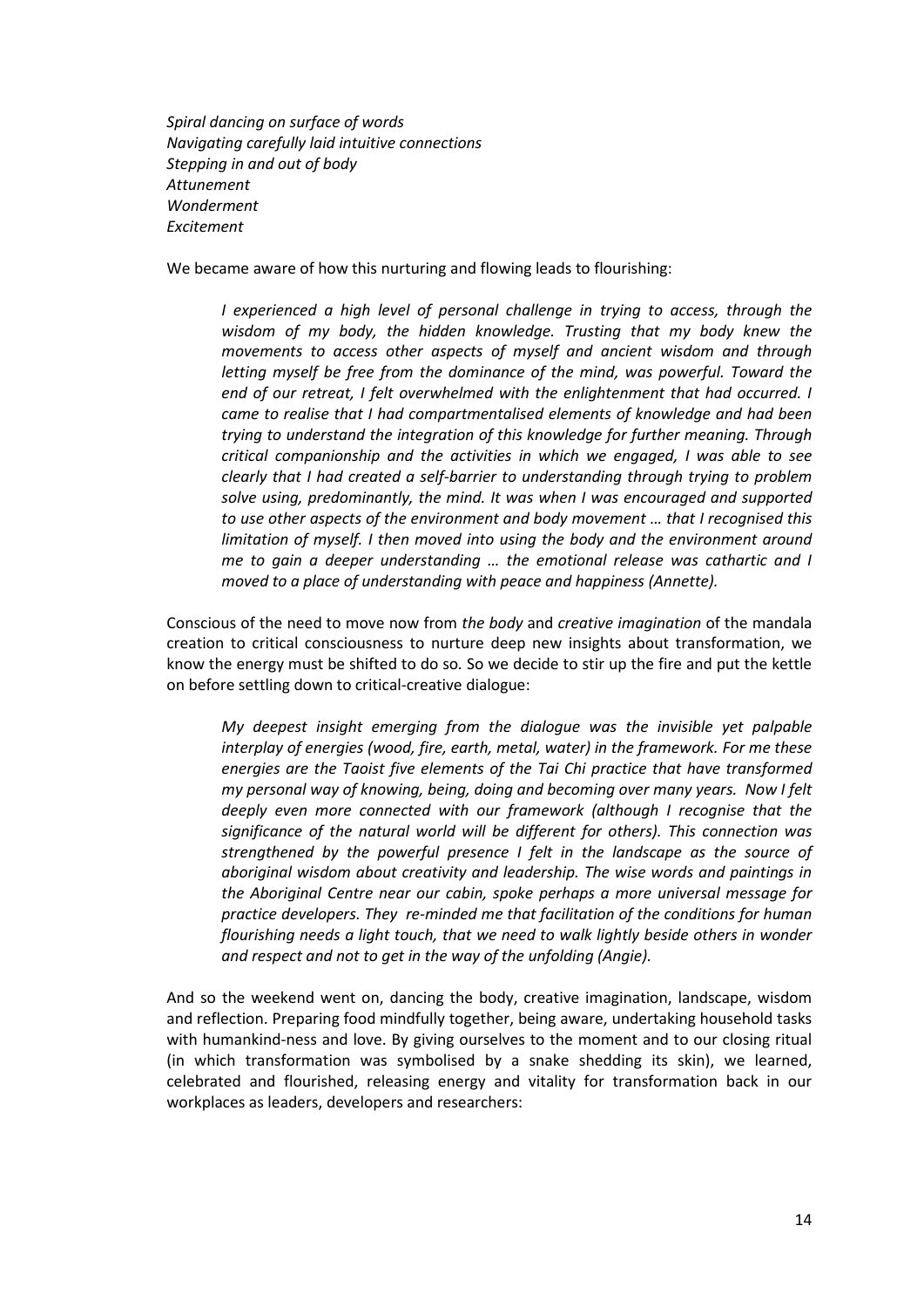*Snaking bodies entering newly formed space Preparing for connected separateness Embodied internalised landscape knowing* 

*Re-energised Re-engaged Re-enewed Re-connected Re-birth* 

*Unfurled Unfolded Unblocked Gratitude* 

> *The weekend was a time of inner reflection sometimes that was quite personally painful. In revealing the inner self I was opening myself up for critical review and I know that my self doubts always hold me back. I think eventually I was able to overcome this for the most part, and it was at this time that the deepest learning occurred. I take with me a sense of being connected to you all in a deeper more critical way than before the weekend. This is the basis for my ongoing commitment to the journey, one which I know will be personally challenging for me, but one which I believe I am now ready for.*

*And of course we had a good laugh ………. (Val)* 

#### **Practice development outcome: point of arrival (for now)**

We have claimed that a new methodological framework for enabling human flourishing brought about by learning and change is one of the outcomes of our shared practice development journey. Having shed our outgrown bark and revealed our new inner core of critical creativity, we have presented the dance and flow of the new framework. The form (shape, visual appearance and configuration) of the new framework (mandala) is the same as the theoretical framework, as is the representation of human flourishing, the praxis spiral and critical creativity. However, in the methodologocial framework, the coloured streamers now symbolise the principles for human flourishing instead of Fay's theories (as in the theoretical framework). We have shown how the methods used in the inquiry resonate with this new methodology. Through story, metaphor and poetry, we have revealed how pre-requisite conditions for promoting human flourishing are created by the facilitator: *stillness in a landscape*; *becoming the landscape* and; *nurturing, flowing, connecting*. Brief reference to three of eight principles for creating these conditions has been made, i.e., *movement in stillness, embodied knowing* and *spiralling through turbulence.* This exemplar shows that attunement to and blending, melding, synchronising, synthesising, balancing and interplaying the body, creative imagination and reflection in the use of the methodological framework has the potential to foster learning and human flourishing.

Creating energy for creative practice requires personal and professional maturity, sensitivity, reflexivity and humility as well as professional love or humankind-ness. If others, after rigorous critique of the whole framework (see Titchen and McCormack, 2010), wish to use it, our experience suggests that engagement in personal and professional development is very helpful. In addition, support in learning to work with creative processes and methods (and helping others to take the leap to do so) would be necessary for those without experience of synthesising the critical and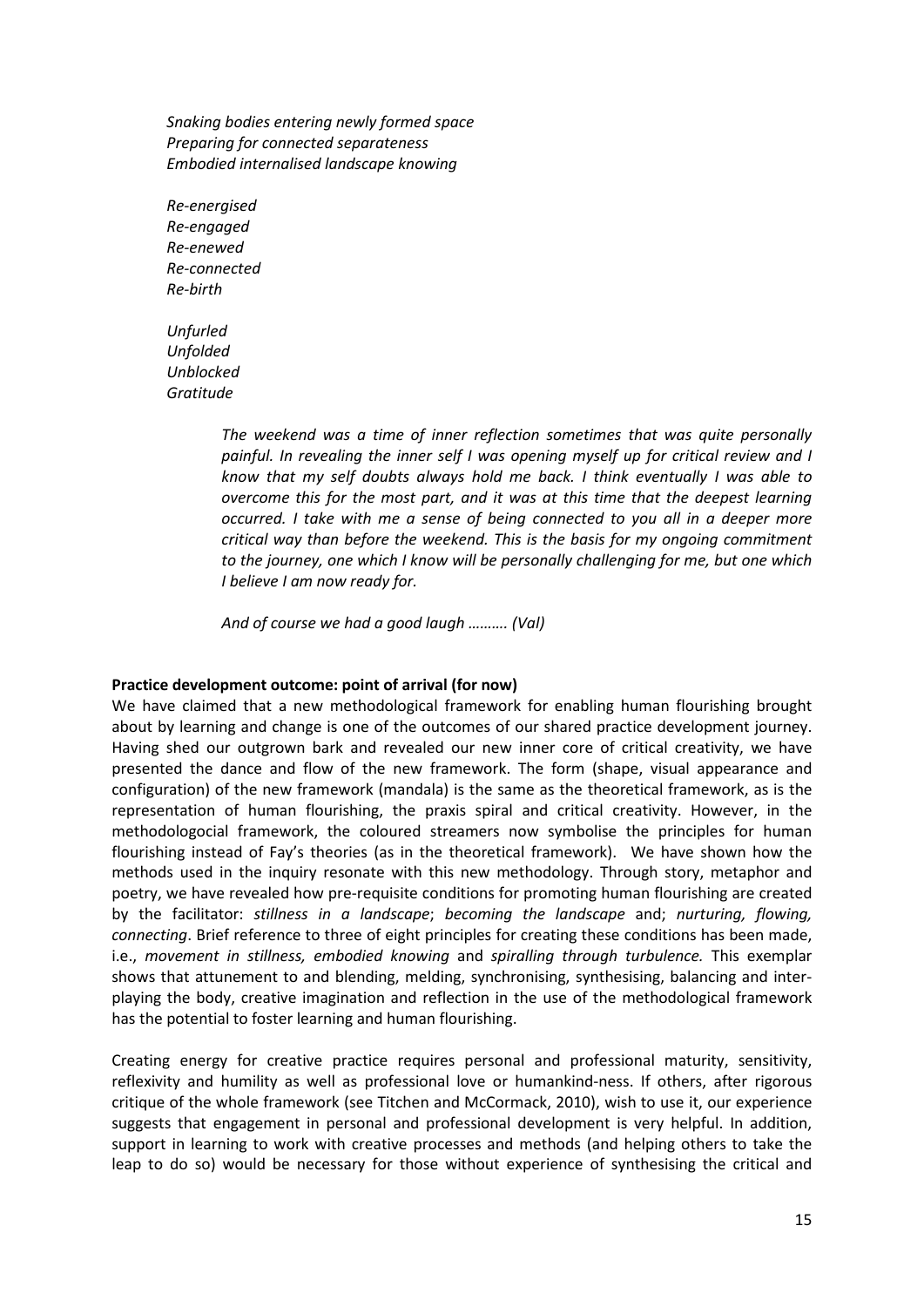creative. Resources to awaken and inform creative working are available (see Coats et al., 2006; Titchen and Horsfall, 2007; in press).

A limitation of the paper is that the retreat described is an extreme example of what we are able to do in our daily, urban contexts and workplaces to create the conditions for human flourishing. The danger is that the example implies that this work always requires (a) retreating to beautiful, natural places and (b) lots of time. Neither of these are the case. In fact, finding opportunities and funding to go away with colleagues in our practice development work is increasingly difficult. We find the framework useful in our everyday work in the workplace to help people to bring all of themselves into, for example, supervision, mentorship, active learning, stakeholder/practice development meetings, teleconferences, phone discussions. Even dreary, uninspiring, noisy spaces can be transformed into different physical spaces with different energies and which stimulate the body senses. Working with the body can be achieved quickly, for instance, by inviting people to pay attention to their breath and how they are feeling in their body. Neither are we proposing that going away for a few precious days with colleagues is going to turn people into transformational leaders, practice developers and researchers without further work! Such experiences must be followed through back in the workplace. Otherwise the learning and benefits can be lost on return. Given this likelihood, you would be justified in asking why we have chosen to use our mountain retreat in this paper rather than one of our inner city hospital settings. By choosing the retreat, we hope to inspire you to find a way, at least once, to break away from the confines of work setting, if so they are, so that you can experience, full strength, the power of this way of working.

Given that the methodological framework has arisen from our experiences in national and international development, education and research inquiries in health and social care and creative arts contexts and its credibility tested at international, inter-professional events, we tentatively suggest the framework will be useful in other professional, organisational and community contexts and countries that value human flourishing. Based on our experiences, we expect that the framework could be used for a variety of purposes, for example, the implementation and evaluation of evidence-informed practice, professional development and organisational and cultural change. However, systematic and funded evaluation of the framework in these contexts and for these purposes is needed.

#### **References**

- Coats, E. (2001) Weaving the body, the creative unconscious, imagination and the arts into practice development. Chp 20 *in* Higgs, J and Titchen, A. (Eds) (2001) *Professional Practice in Health, Education and the Creative Arts*. Oxford: Blackwell Science. pp 251-263.
- Coats, E., Stephens, G., Titchen, A., McCormack, B. *et al.* (2004), *Creative Arts and Humanities in Healthcare: Swallows to Other Continent.* London The Nuffield Trust.
- Coats, E., Dewing, J. and Titchen, A. (2006), *Opening Doors on Creativity: Resources to Awaken Creative Working. A Learning Resource*. London: Royal College of Nursing.
- Dewing, J. (2008) Becoming and being active learners and creating active learning workplaces. Chp 14 *in* Manley, K., McCormack, B. and Wilson, V. (Eds) (2008) *International Practice Development in Nursing and Healthcare.* Oxford: Blackwell. pp 273-294.
- Fay, B. (1987) *Critical Social Science*. Cambridge: Polity Press.
- Freire, P. (1972) Pedagogy of the Oppressed. Harmondsworth: Penquin.
- Gendlin, E.T. (1993) Three assertions about the body. *The Folio*. Vol. 12. No. 1. pp 21-33. Retrieved from: www.focusing.org/gendlin/docs/gol\_2064.html. (Accessed 31st March 2009).
- Habermas, J. (1972) *Knowledge and Human Interests*. London: Heinemann.
- Heron, J. and Reason, P. (1997) A participatory inquiry paradigm. *Qualitative Inquiry*. Vol.3. No. 3. pp 274-294.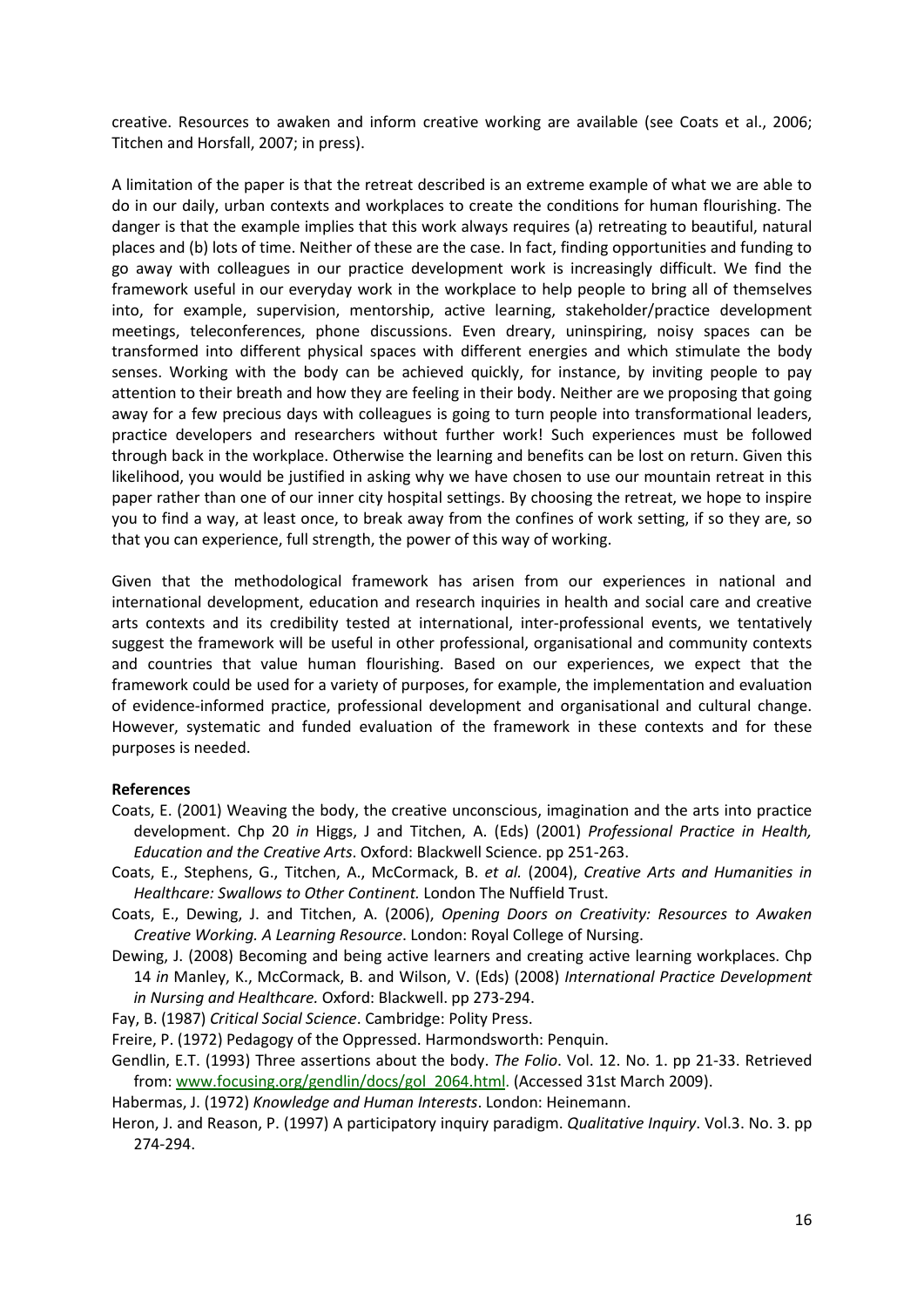- Higgs, J. and Titchen, A. (2001) *Professional Practice in Health, Education and the Creative Arts.*  Oxford: Blackwell Science.
- Horkheimer, M. (1982) *Critical Theory*. New York, Seabury Press.
- Lincoln, Y.S. and Denzin, N. (2000) Paradigmatic controversies, contradictions and emerging confluences. *In* Denzin, N. and Lincoln, Y.S. (Eds) (2nd Edition) (2000) *Handbook of Qualitative Research*. London: Sage. pp 163-188.
- McCormack, B. and Titchen, A. (2006) Critical creativity: melding, exploding, blending. *Educational Action Research: an International Journal*. Vol. 14. No. 2. pp 239-266.
- Manley, K., McCormack, B. and Wilson, V. (2008) Introduction. Chp 1 *in* Manley, K. McCormack, B. and Wilson, V. (Eds) (2008) *International Practice Development in Nursing and Healthcare*. Oxford: Blackwell. pp 1-16.
- McIntosh, P. (2008) Poetics and space: developing a reflective landscape through imagery and human geography. *Reflective Practice*. Vol. 9. No. 1. pp 69-78.
- Pallaro, P. (1999) *Authentic Movement: Essays by Mary Starks Whitehouse, Janet Adler and Joan Chodorow*. London: Jessica Kingsley.
- Seizing the Fire (2002) *Using the Arts in Research work Philosophical Twists and Methodological Turns*. Presented at: Enhancing Practice: Innovation, creativity, patient care and professionalism, reflective practice, practice development and action research,  $2^{nd}$  Annual Joint Conference, RCN Institute, RCN Research Society, Collaborative Action Research Network and Foundation of Nursing Studies, University of Keele.
- Senge, P., Scharmer, C.O., Jaworski, J. and Flowers, B. (2005) *Presence: Exploring Profound Change in People, Organisations and Society.* London: Nicholas Brealey Publishing.
- Simons, H. and McCormack, B. (2007) Integrating arts-based inquiry in evaluation methodology: opportunities and challenges. *Qualitative Inquiry*. Vol. 13. No. 2. pp 292-311.
- Titchen, A. (2004) Helping relationships for practice development: critical companionship, in practice development in nursing. Chp 7 *in* McCormack, B. Manley, K. and Garbett, R. (Eds) (2004) *Practice Development in Nursing.* Oxford: Blackwell Publishing. pp 48-174.
- Titchen, A. (2009) Developing expertise through nurturing professional artistry in the workplace. Chp 12 *in* Hardy, S., Titchen, A., McCormack, B. and Manley, K. (Eds) (2009) *Revealing Nursing Expertise through Practitioner-Inquiry*. Oxford: Wiley-Blackwell. pp 219-243.
- Titchen, A. and Armstrong, H. (2007) Re-directing the vision: dancing with light and shadows. Chp 14 *in* Higgs, J., Titchen, A., Horsfall, D. and Armstrong, H. (Eds) (2007)*Being Critical and Creative in Qualitative Research.* Sydney: Hampden Press. pp 151-163.
- Titchen, A. and Horsfall, D. (2007) Re-imaging research using creative imagination and expression. Chp 19 in Higgs, J., Titchen, A., Horsfall, D. and Armstrong, H. (Eds) (2007) *Being Critical and Creative in Qualitative Research*. Sydney: Hampden Press. pp 215-229.
- Titchen, A. and Horsfall, D. (in press) Embodying creative imagination and expression in qualitative research. Chp 18 *in* Higgs, J. Titchen, A. Horsfall D. and Bridges D. (Eds) (in press) *Creating Spaces for Qualitative Researching … Living Research.* Rotterdam: Sense Publishers.
- Titchen, A. and McCormack, B. (2008) A methodological walk in the forest: critical creativity and human flourishing. Chp 4 *in* Manley, K., McCormack, B. and Wilson, V. (Eds) (2008) *International Practice Development in Nursing and Healthcare*. Oxford: Blackwell. pp 59-83.
- Titchen A. and McCormack B. (2010) Dancing with stones: critical creativity as methodology for human flourishing. *Educational Action Research: An International Journal*. Vol. 8. No. 4. pp 531- 554.

#### **Acknowledgements**

Thank you to the hundreds of practice developers who have attended our workshops and programmes, thereby helping us to check out the credibility of the framework.